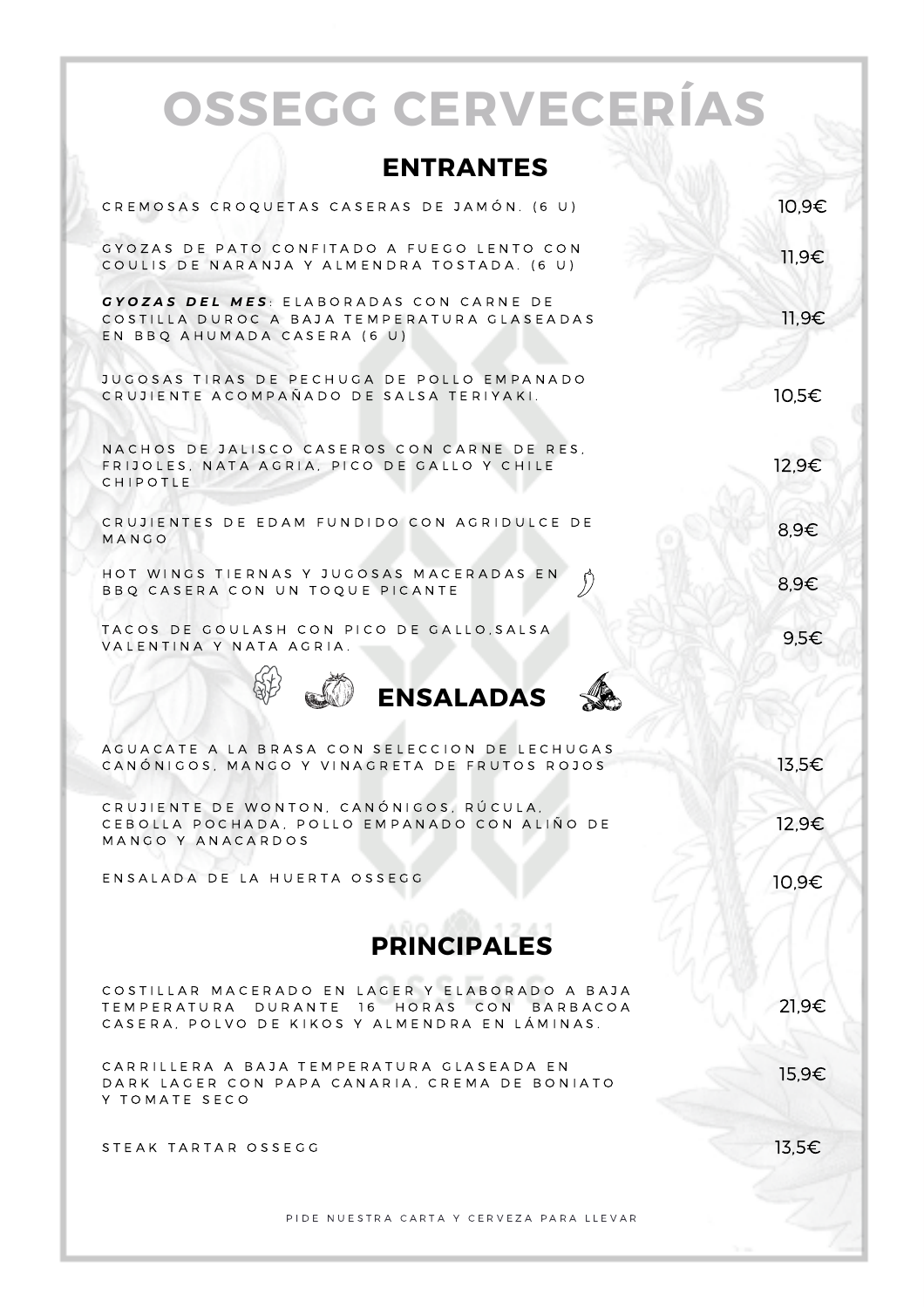## **OSSEGG CERVECERÍAS**



| SALMÓN A LA BRASA CON NUESTRA DELICIOSA SALSA<br>HONEY, PATATA CANARIA Y TRIGUEROS                                                                                                                                  | 16,9€ |  |  |  |
|---------------------------------------------------------------------------------------------------------------------------------------------------------------------------------------------------------------------|-------|--|--|--|
| HAMBURGUESA TARTUFATA: 200GR DE CARNE<br>MADURADA (LA FINCA) BACON, QUESO<br>AMERICANO, CEBOLLA FRITA, LECHUGA Y TOMATE CON<br>SALSA DE TRUFA. ACOMPAÑADA DE NUESTRAS CHIPS<br>CASERAS                              | 14,9€ |  |  |  |
| HAMBURGUESA DEL MES : MEDALLON DE PATO<br>CONFITADO A BAJA TEMPERATURA TERMINADO EN UN<br>CRUJIENTE REBOZADO, ACOMPAÑADO DE CANÓNIGOS,<br>CE BOLLA DE MANTEQUILLA Y UNA INCREIBLE SALSA<br>DE CÍTRICOS Y BBQ CASERA | 16,5€ |  |  |  |
| HAMBURGUESA RIBS: 200GR COSTILLAR DE CERDO<br>DESMENUZADO ELABORADO A BAJA TEMPERATURA,<br>QUESO AMERICANO,BACON CRUJIENTE, PIÑA A LA<br>BRASA Y  SALSA BARBACOA CASERA. ACOMPAÑADO<br>DE NUESTRAS CHIPS CASERAS.   | 15,5€ |  |  |  |
| PULPO A LA BRASA CON PARMENTIER DE BONIATO Y<br>CRUJIENTE DE PIMENTÓN DE LA VERA                                                                                                                                    | 20.9€ |  |  |  |
| PARRILLADA DE SELECCIÓN DE VERDURAS CON SALSA<br>ROMESCU CASERA                                                                                                                                                     | 12,5€ |  |  |  |
| <b>POSTRES CASEROS</b>                                                                                                                                                                                              |       |  |  |  |
| LAGER DE MANGO                                                                                                                                                                                                      | 5.5€  |  |  |  |
| TARTA DE QUESO                                                                                                                                                                                                      | 5.9€  |  |  |  |
| COULANT DE CHOCOLATE                                                                                                                                                                                                | 5.9€  |  |  |  |
| <b>AÑO</b><br>PIÑA A LA BRASA                                                                                                                                                                                       | 5,5€  |  |  |  |
| <b>DEGUSTACIÓN DE CERVEZAS imp</b>                                                                                                                                                                                  |       |  |  |  |

MINI LET DE CERVEZAS: ELIGE 4 DE NUESTRAS CERVEZAS PARA SABOREAR

LET DE CERVEZAS OSSEGG EN SALA DE FERMENTADORES + TOUR POR LA FÁBRICA: ELIGE 4 DE NUESTRAS CERVEZAS Y CONOCE TODOS LOS D E TALLES DE LA FABRICACIÓN (MIN 4 PERSONAS, PREVIA RESERVA)

P I D E N U E STRA CARTA Y CERVEZA PARA LLEVAR

6,9€

16€